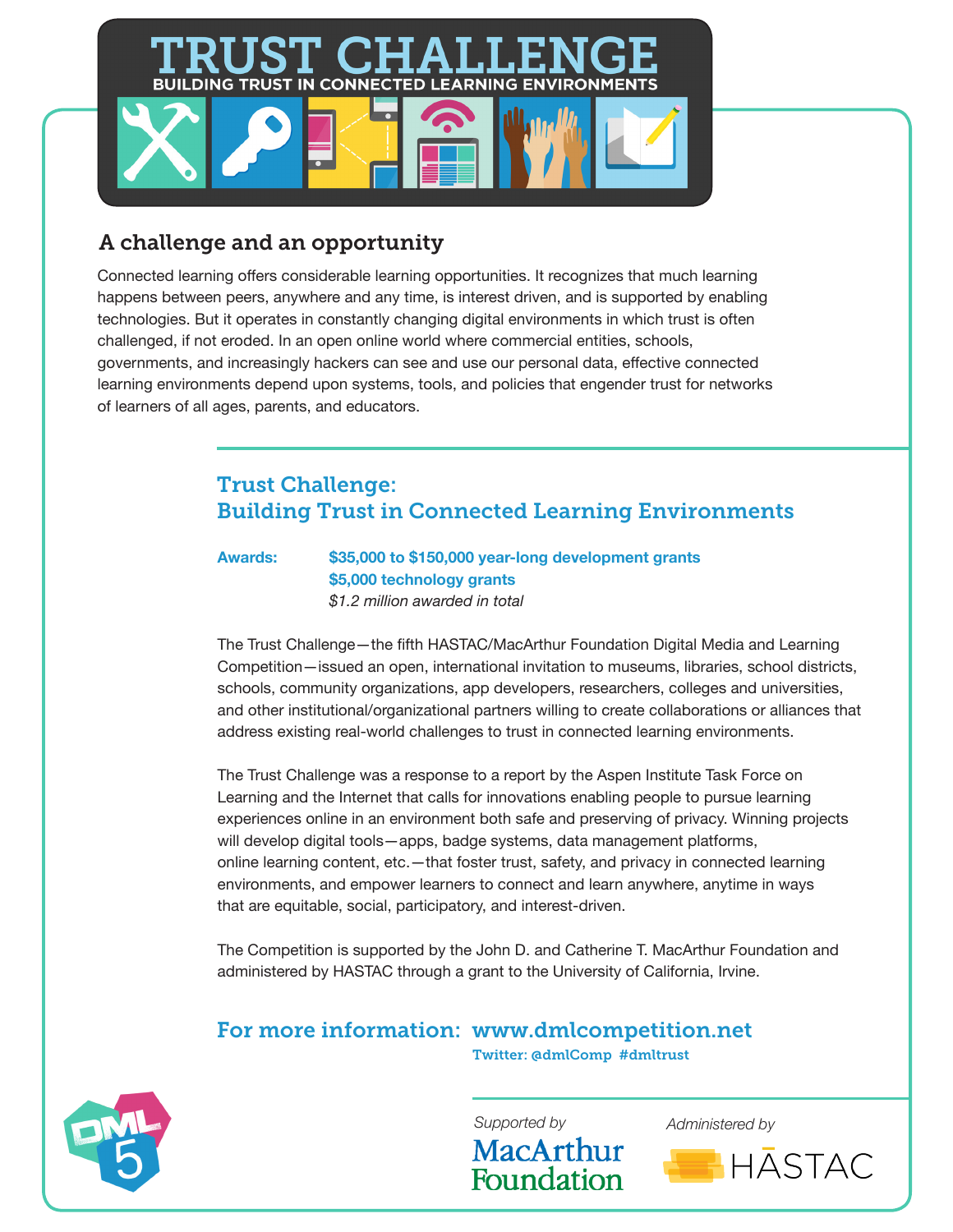# **Development Grant Winners**

\$35,000 to \$150,0000 each

#### **Building Connected Credentials**

*Leah Gilliam Hive NYC Learning Network, Mozilla Foundation New York City, New York*

#### *Collaborators:*

*John Duval, Office of Post-secondary Readiness, New York City Department of Education Jim Diamond, Educational Development Corporation: Center for Children & Technology Leslie Beller, MHA Labs*

Building Connected Credentials *bridges informal and formal*  learning networks with shared assessments, learning objectives, and digital badges. Built on a foundation of trust that networks together public school teachers, after-school educators, and youth, the project will create authentic and relevant assessments that validate learning pathways and expand interest-based and school-based learning opportunities.

## **Code, Compose, Collaborate**

*Sven Travis Parsons The New School for Design New York City, New York*

#### *Collaborators:*

*Michie Pagulayan, Parsons The New School for Design Kunal Jain, Parsons The New School for Design*

Spanning New York, New Delhi, Shanghai,and Manila, *Code, Compose, Collaborate* is a learning environment where youth from different cultures, with varying access to technology, can interact, create, collaborate, and share using the neutral and safe mediums of sound and computation. Using affordable open source hardware and software, Code, Compose, Collaborate will teach youth programming basics while familiarizing them with online issues of collaboration, ownership, privacy, and sharing.

### **Digital Literacy Toolkit**

*Urs Gasser*

*Berkman Center for Internet & Society at Harvard University Cambridge, Massachusetts*

#### *Collaborators:*

*Mitch Resnick, Lifelong Kindergarten at MIT Media Lab Mary Lee Kennedy, New York Public Library Saeed Arida, NuVu Eric Gordon, Engagement Game Lab at Emerson College Elyse Eidman-Aadahl, National Writing Project Gabriel Mugar, Press Pass TV Antonio Viva, Walnut Hill School*

Focusing on youth voices, *Digital Literacy Toolkit* will develop tools (legal form templates, best practice guides, FAQs) and educational resources (games and activities) designed to build trust amongst learners, family members, and educators in connected learning environments.



#### **Global Gateway: Building Trust Through Peer Review** *Julie Keane*

*VIF International Education Chapel Hill, North Carolina*

*Collaborators: Lucas Blair, Little Bird Games John Farrelly, Edgecombe County Schools NC*

Educators need opportunities to engage in peer and expert review of their work, particularly in professional development systems where credentials have real currency with employers and government agencies. VIF's *Global Gateway: Building Trust Through Peer Review* will develop a scalable digital badge system foregrounded in trust that moves learning artifacts like lesson plans through a graduated system of self, peer, and expert validation.

## **Gooru Trust Lab**

*Amara Humphry Gooru Palo Alto, California*

#### *Collaborators:*

*Michael R. McCormick, Val Verde Unified School District Theresa Adams, Val Verde Unified School District Aaron Rich, EchoUser Kristin Lin, Gooru*

Gooru, an online community that enables teachers to find, remix, and share collections of web resources on any K-12 topic, and local school district will collaborate to form *Gooru Trust Lab*. The *Gooru Trust Lab* will be a learning environment that fosters trust and safety, digital citizenship, and data privacy for youth, who will be encouraged to participate as Gooru contributors and post interest-driven, personally relevant collections of free web resources.

## **MediaBreaker Learning Pathways**

*Emily Long The LAMP (Learning About Multimedia Project) New York City, New York*

*Collaborators: Mindy Faber, Convergence Academies Juan Rubio, Global Kids Seth Giammanco, Minds on Design Lab*

*MediaBreaker Learning Pathways*, an online video editing platform and learning environment, provides youth with tools to identify, analyze and remix commercialized, ideological and sponsored online media content, and offers educators a tool for teaching critical media literacies. Youth will re-democratize and de-corporatize their online environments by creating video remixes, developing greater personal agency and digital citizenship, and deepening their academic understanding.